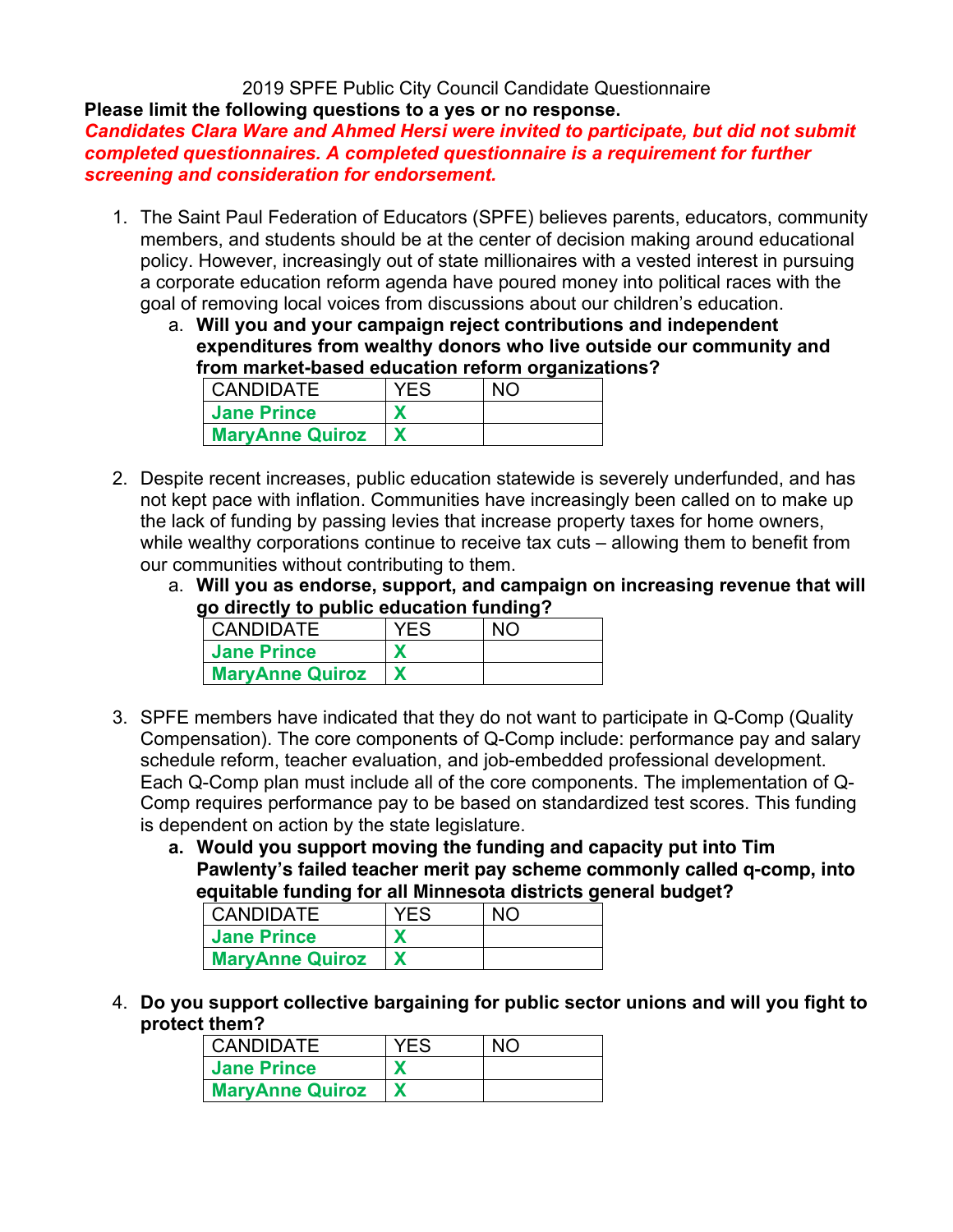## **Please limit your response to 150 words or fewer for each part of the questions below.**

1. What is the value of public education for you and for the city of Saint Paul?

**JANE PRINCE:** Access to quality public education for all children is a founding value of our country and is vital to a healthy, functional society. To paraphrase Founding Father John Adams, the first and leading proponent of broad-based public education, if we do not learn and understand our rights, we will lose them. For Saint Paul, it is essential that all our city's diverse children have the same access to a quality education to ensure their own long-term health, success and happiness, and to ensure that our city has a well-educated and capable workforce and qualified leadership in all sectors. I am concerned that the growth of poverty in our city is tied to declining funding for public education and public programs that have historically lifted individuals and families out of poverty.

**MARYANNE QUIROZ:** As a product of SPPS, I learned the English language and the American culture mainly from SPPS teachers and mentors. SPPS has taught me that what others would typically see as a disadvantage (race, socioeconomic status, being an English Language Learner) became an advantage for me. As a Regional District Spelling Bee Champion, Ms. Gustafson (my Battle Creek Middle School English teacher) gave me the confidence that I had the ability to not only compete, but win even though English was not my first language. Mr. Gonzalez (my Johnson High School Spanish teacher) taught me compassion by supporting my initiative to organize a food drive and natural disaster relief efforts for Central America in 1997. My SPPS education has taught me to be a compassionate and conscious leader of action and reflection. My family ensured that my education was a priority and their involvement guaranteed my academic success.

- 2. An endorsement from SPFE is only given to candidates that show they are a champion for public education. We do not endorse in all races.
	- a. **What are your direct connections to SPPS, SPFE, and/or public education?**

**JANE PRINCE:** Last Thursday, I convened a meeting with a group of activists, district staff and city leaders with the aim of creating a public, private, community and philanthropic coalition to address the terrible problem of homeless families and children in our public schools. The tortured testimony of two teens at this meeting has galvanized my commitment to this problem.

As a city councilmember, I seek greater partnerships between schools and recreation centers, to provide seamless access for kids needing safe places to connect with caring adults. I am also chair of the Saint Paul Public Library Board, where Library Go is providing library card access to all students. Last June, in partnership with SPPS, we piloted a Ramadan late night youth program at Highwood Hills, which was an overwhelming success. I'm working toward greater traffic and pedestrian safety at Ward 7 Schools. I have contributed to and have supported every SPPS levy referenda.

I'm a proud product of public schools; my son is a Harding graduate who received an outstanding education.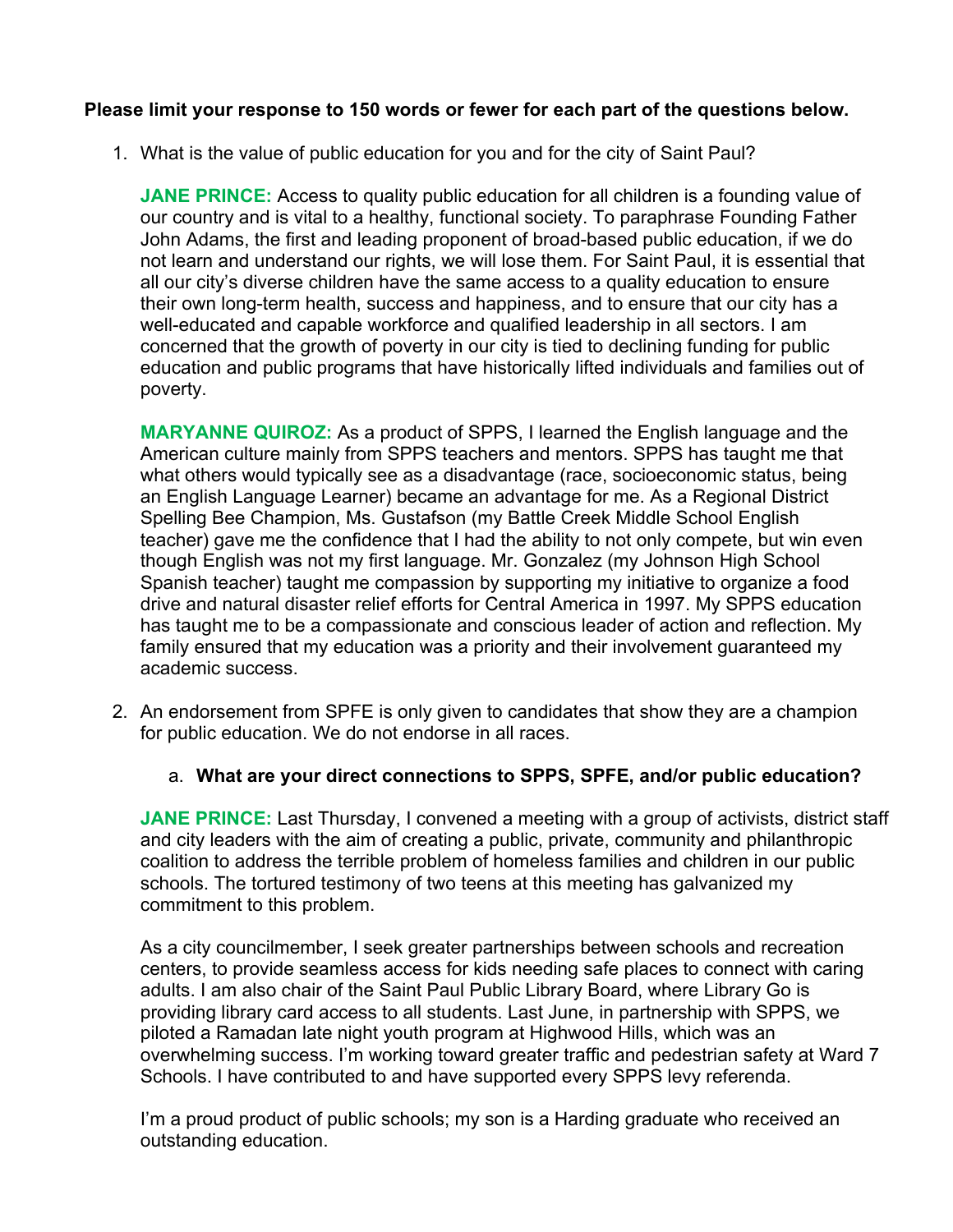**MARYANNE QUIROZ:** I am a product of Saint Paul Public Schools, having attended Sheridan Elementary, Battle Creek Middle School and Johnson High School. I have four children, one who graduated from SPPS, two who currently attend SPPS, and one who will attend SPPS schools Fall 2019. I was Parent Liaison at John A. Johnson Elementary from 2007 to 2011. As a Parent Liaison I supported families in navigating the education system and connecting them to community resources for basic needs support as well as culturally relevant events and opportunities to increase their parent engagement to the school. I also received an additional position as the After School Program Coordinator which provided me with the opportunity to work directly with youth scholars. Additionally, many of the youth I work with at Indigenous Roots Cultural Arts Center and through my dance group, Kalpulli Yaocenoxtli, attend or have graduated from SPPS.

## b. **What is your definition of a "public education champion"?**

**JANE PRINCE:** I define a public education champion as one who recognizes that our public schools, students and teachers require our complete commitment, ultimately to ensure the enduring success of our city and our society. This means providing funding, tools, partnerships, and volunteerism to assist our educators in meaningfully preparing our next generation of leaders. More than a label, it means looking at every endeavor as an opening to partner with our schools to serve individual students and groups of students in achieving their full potential.

As a council member, and as illustrated above, I have worked extremely hard to fulfill that role, and will continue to do so through my ongoing efforts to connect with individual students as a mentor and to make sure that teachers and educators have an ally in dealing with City Hall.

**MARYANNE QUIROZ:** A public education champion is someone who sees their values and self-interests aligned with strong public schools; fighting corporate encroachment and serving the needs of communities impacted by historical disinvestment. A public education champion is someone who doesn't just show up for the photo op, but for the hard work and the hard conversations.

# c. **Why are you seeking an endorsement from SPFE?**

**JANE PRINCE:** When I took office in 2016, two recreation centers had been shuttered for 10 years due to the recession, with one demolished. After a conversation with Wilder leadership about poverty, I made children – and creating more places for them to connect with caring adults – the top priority of my work on the council. I am proud to report that in three years, my efforts have led to the reopening of both centers, with Saint Paul Urban Tennis bringing their excellent youth development program to Eastview Rec (while also serving the hundreds of neighborhood kids who show up for homework help, snacks and open gym); and in April, Highwood Hills Rec. will reopen in partnership with SPPS so that the hundreds of East African families have a community gathering space. I have also worked to have the city invest \$300K in free and low- cost recreation programming in areas of concentrated poverty in our city. Additionally, I tripled the number of Saturday recreation center hours in my ward to include Eastview and Dayton's Bluff. With the needs of children top of mind, I would be proud to again earn your endorsement.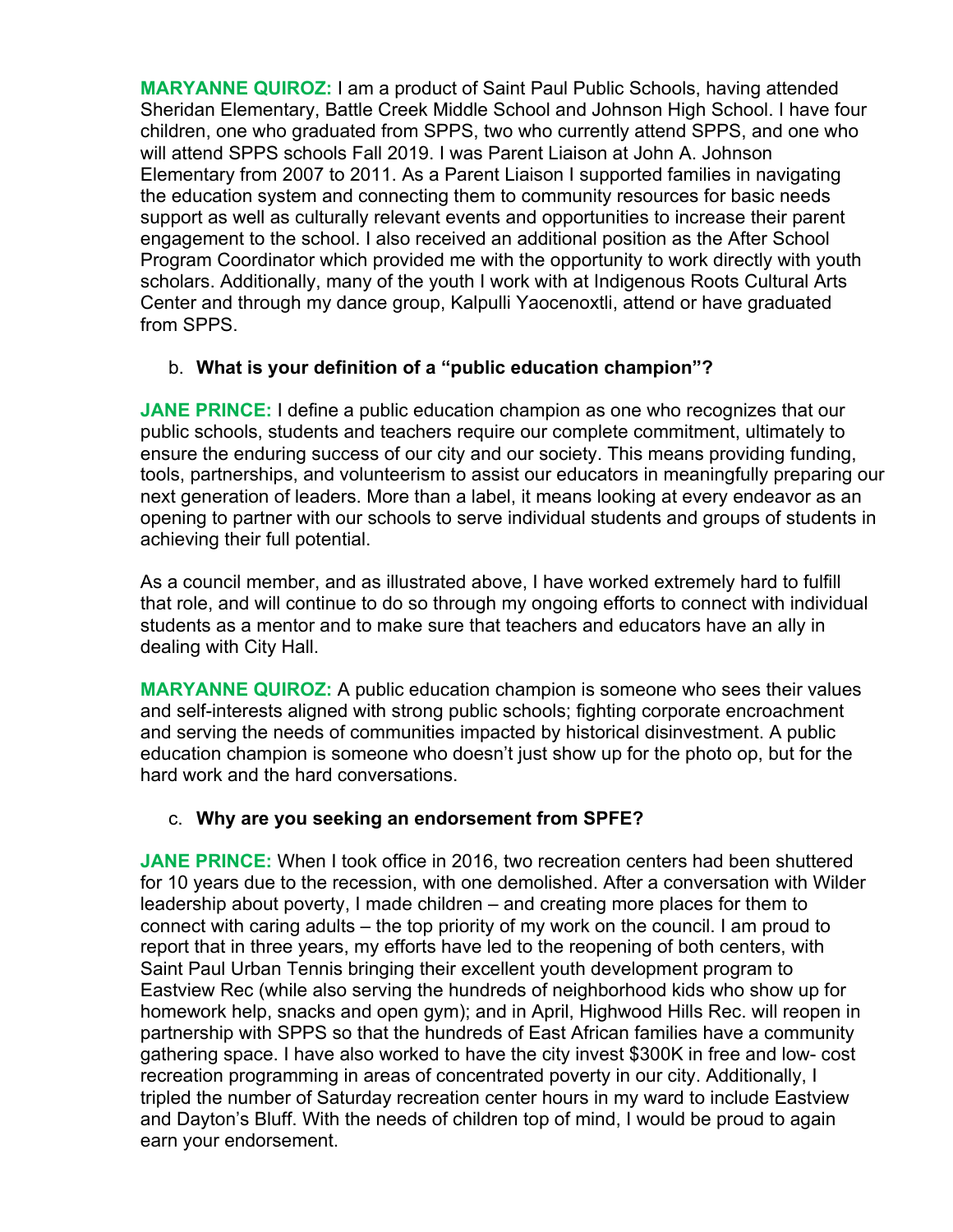**MARYANNE QUIROZ:** My roots with SPFE and SPPS run deep. Being a product of SPPS schools and a former SPPS employee and SPFE member has been a huge and formative part of my life. I want to carry your endorsement as a public education champion and work together with you to continue to build a stronger district for our youth-scholars and families.

## d. **How do you envision working in partnership with SPFE? What does that look like when we disagree?**

**JANE PRINCE:** I take very seriously the endorsements I receive, and expect to be assisting your agenda, carrying your issues in my work. Just recently, I spoke out against the city's proposed financing of the purchase of Central Medical Tower by Concordia University, which will eliminate up to \$200K in our joint property tax base. I emphasized the negative impact on public education. I share SPFE's concern about the city's use of tax increment financing and support a PILOT (payment in lieu of taxes) program for the large number of educational and health care nonprofits which pay no property taxes. With our shared goals of seeking the best for all our city's children, I see ample opportunity for ongoing partnerships in addition to those enumerated here.

My AFSCME and Labor Federation brothers and sisters will tell you that I seek their advice on issues before the council; I worked directly with AFSCME and SEIU to hammer out compromises related to the two labor standard ordinances passed over the past three years. Labor activists who know me will tell you that when or if we disagree, my goal is work hard to reach common ground. In 2016, I stood on the picket line with the Minnesota Nurses Association.

**MARYANNE QUIROZ:** I envision working in partnership with SPFE by bringing my perspective and strategy rooted in the "it takes a village" adage— in which everyone plays a vital role in creating a collaborative partnership through co-governance & mutual accountability. My lived experience as a first generation immigrant and English Language Learner of a single parent, low-income household connects me with many of our SPPS families. Our partnership will be based on respect, honesty, gratitude and service as many of our Indigenous/Native and Immigrant/Refugee families have these similar, shared values as they dream that their children and the next generation of scholars will have the same accessible and equitable opportunities to receive a high quality education.

3. Over the past year, educators across the country have gone on strike. Just one year ago, SPFE narrowly avoided a strike by reaching a last-minute contract with the district.

## a. **What have you learned from the Red for Ed Movement?**

**JANE PRINCE:** By broadening their appeal to the public, educators are succeeding in making each of us, as voters and taxpayers, recognize that teachers alone cannot carry the burden of educating our children and solving all the socio-economic problems that land in the classroom. Teachers need public support for adequate funding, community resources, and trained counselors and specialists that will allow them to provide our children with a solid educational foundation for being successful in a more complex world that has far more challenges than communities faced just a decade ago.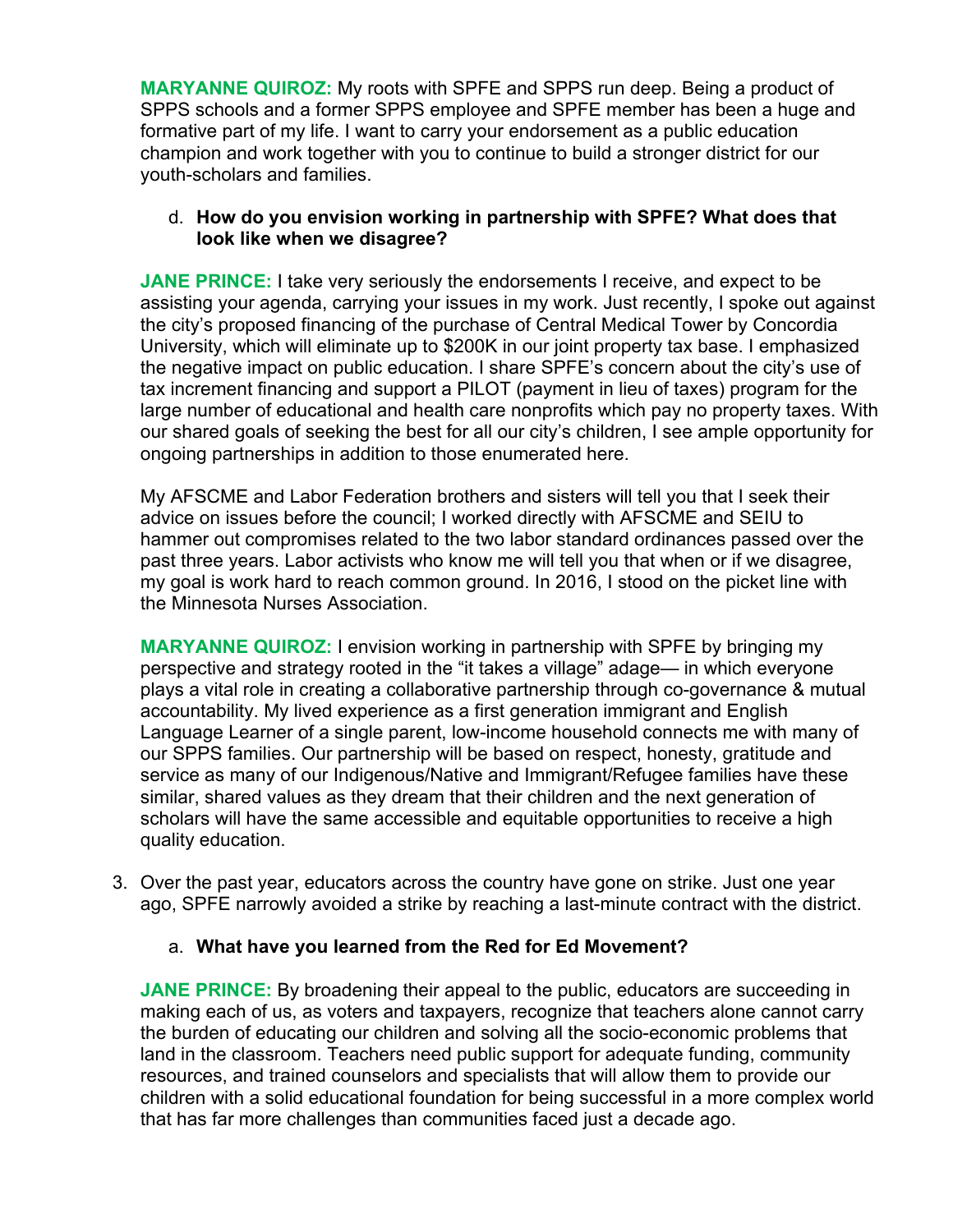A constituent of mine recently said to me over coffee, "My kids aren't in school anymore, why should I pay for that?" Before I could answer, a man at another table called out loudly, "Who paid for YOU to go to school?!" We are fortunate that even as the city and county raised taxes, and the city rolled out its controversial garbage program, Saint Paul overwhelmingly passed the school levy referendum.

**MARYANNE QUIROZ:** The Red for Ed Movement is both inspiring and encouraging; to see the organized power of people successfully push back against the corporate agenda and fighting for education issues on behalf of children has a dramatic impact on the conversation around worker rights and government funding, and can help push back against the austerity narrative.

b. **UTLA (United Teachers of Los Angeles) recently ended their strike. In addition to much-needed pay increases, the challenges facing their students are similar to the students of SPPS. How can you use your position to support educators, parents and students in addressing these concerns?**

**JANE PRINCE:** The power of the national teachers' strikes has been their demands aimed at supporting students: smaller class sizes, more counselors, mental health professionals, librarians and specialists, a move away from standardized testing, a reining in of charter schools – policy goals to better serve our children, with which no thinking person can disagree. As I walked the line with the nurses, I will stand with teachers to do what is right for the children and families of Saint Paul.

While campaigning for office in 2015, I asked a Somali father what was most important to his community. "The same thing that is important to your community – OUR CHILDREN". It was then that I decided to make children the focus of my actions. If we focus on the health and success of our children, everything else we do at City Hall will flow from that.

**MARYANNE QUIROZ:** I will use the platform of Saint Paul City Council to draw attention to and center the focus on education issues. I will work to build and expand collaborative partnerships between the city, district, educators, parents, and students. I will push to include public education funding and other issues on the city's list of legislative priorities.

4. Saint Paul Public Schools (SPPS) has a diverse student population, with over 75% of students identifying as People of Color. Parents and educators agree that in order for students to be successful, we must have culturally competent curricula and educators that reflect the diversity of our city. At the same time, data shows that our city and our schools are becoming more segregated.

## a. **Segregation and poverty are harmful to all of us, especially our students and their families. How will you work to integrate our city and our schools?**

**JANE PRINCE:** I share these concerns, particularly given that in Ward 7, the East African community has become segregated in two apartment complexes south of Lower Afton Road (halfway to Newport, MN) where there is inadequate transit, terrible pedestrian and bicycle access, and no convenient commercial or service centers nearby. These residents, mostly immigrant to our city, are culturally isolated and underserved—and in response, end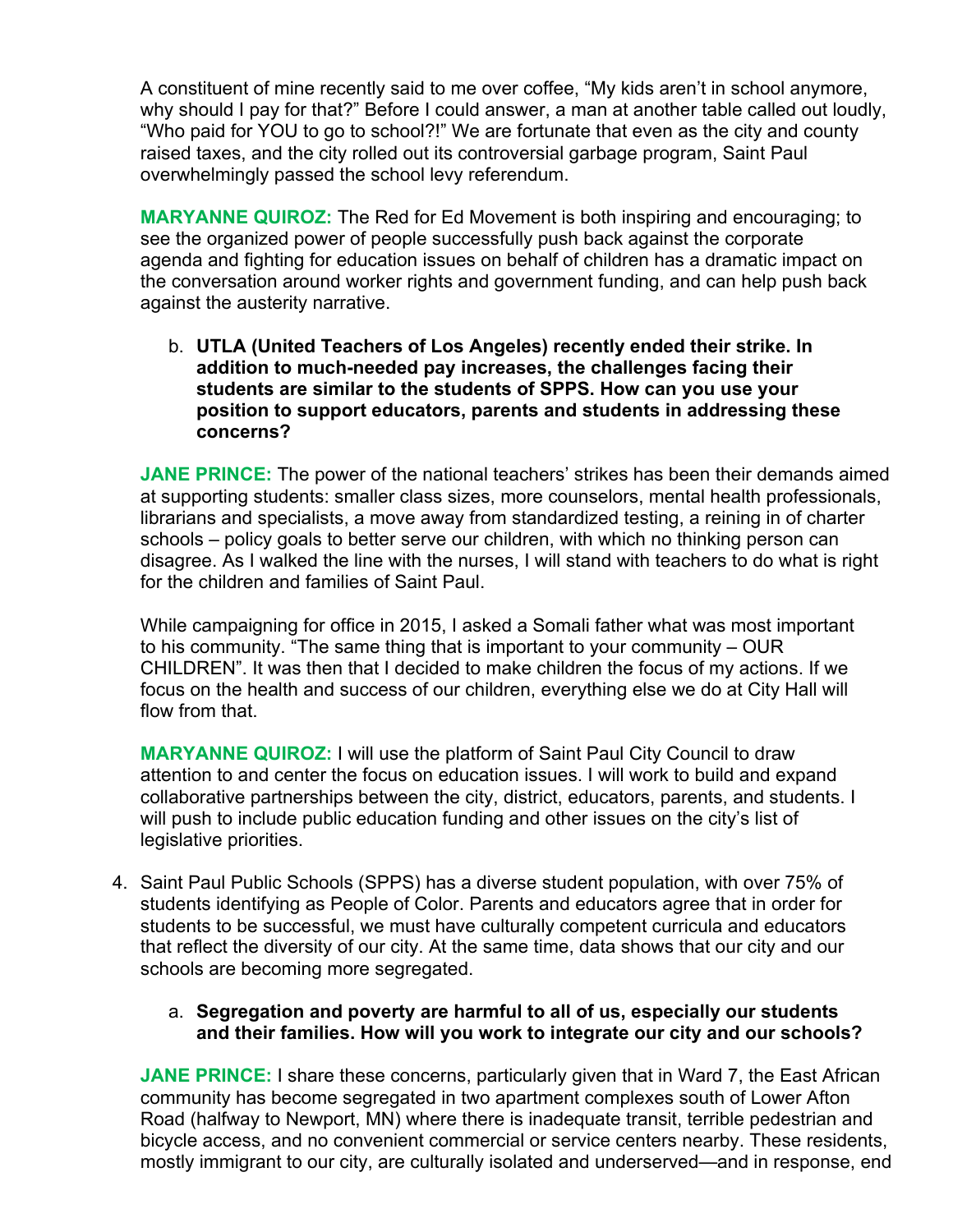up sending their children to schools other than those in the neighborhood in hopes that the children will have access to the broader community.

Unfortunately, Saint Paul has been a segregated city for many years, and the structural imbalance that has resulted from unchecked poverty and lack of opportunity has led to similar imbalances in our school system. We will not effectively desegregate our schools until we effectively desegregate the community, which requires a multi-layered approach that includes greater investments in affordable housing, job training, job creation, access to capital for small businesses, increased wages, improved transit, early childhood education and after-school programming.

It also means a citywide racial equity policy that dramatically increases the hiring of staff and teachers within our communities of color and providing the necessary supports so that every child has equal opportunities in our schools while we continue to struggle with the legacy of separate but unequal educational opportunities.

**MARYANNE QUIROZ:** We must consider our out of school time programs as a strategy. When I ran Battle Creek's after-school program, we provided culturally relevant classes, events, field trips and workshops for students, and made it a goal that a minimum of 80% of our staff reflected our students, culturally and linguistically. We created mentorship programs to support middle school students who are transitioning into high schools as well as provided volunteer and job opportunities for former students to be involved in our schools. If elected to Saint Paul City Council, I will continue to promote such efforts system-wide as a strategy to integrate our city and schools.

I will also work to shift the narrative about what inclusive arts and culture means in our City. We must invest in historically underrepresented and underfunded arts programs, led by indigenous communities and people of color.

5. Research shows the importance of stimulation starting at birth. We know students are more successful in school when they have access to high-quality early childhood education. All students should have access to these programs, whether through our public school systems or accredited independent providers.

## a. **How will you partner with SPFE to ensure all families have access to quality Pre-K and early learning programs in our city?**

**JANE PRINCE:** With representatives of the city council, Ramsey County board, the Saint Paul Board of Education, Head Start, Generation Next, Superintendent Joe Gothard and State Rep. Dave Pinto, I serve on a steering committee working to develop an early childhood system for our city that would provide access to all families with children ages 3 and 4 to high quality early childhood education. A separate design team is developing program guidelines and we are identifying funding sources that could include a local option sales tax and state funding. The proposal is gaining traction, to make Saint Paul a national model of ensuring school readiness, which is also an economic development investment to attract business and workers to choose Saint Paul.

In my work on the City Council, I have been committed to this initiative and a vocal supporter of these efforts. I look forward to partnering with SPFE to achieve this goal, whether lobbying the legislature for additional funding or securing grants from philanthropic foundations.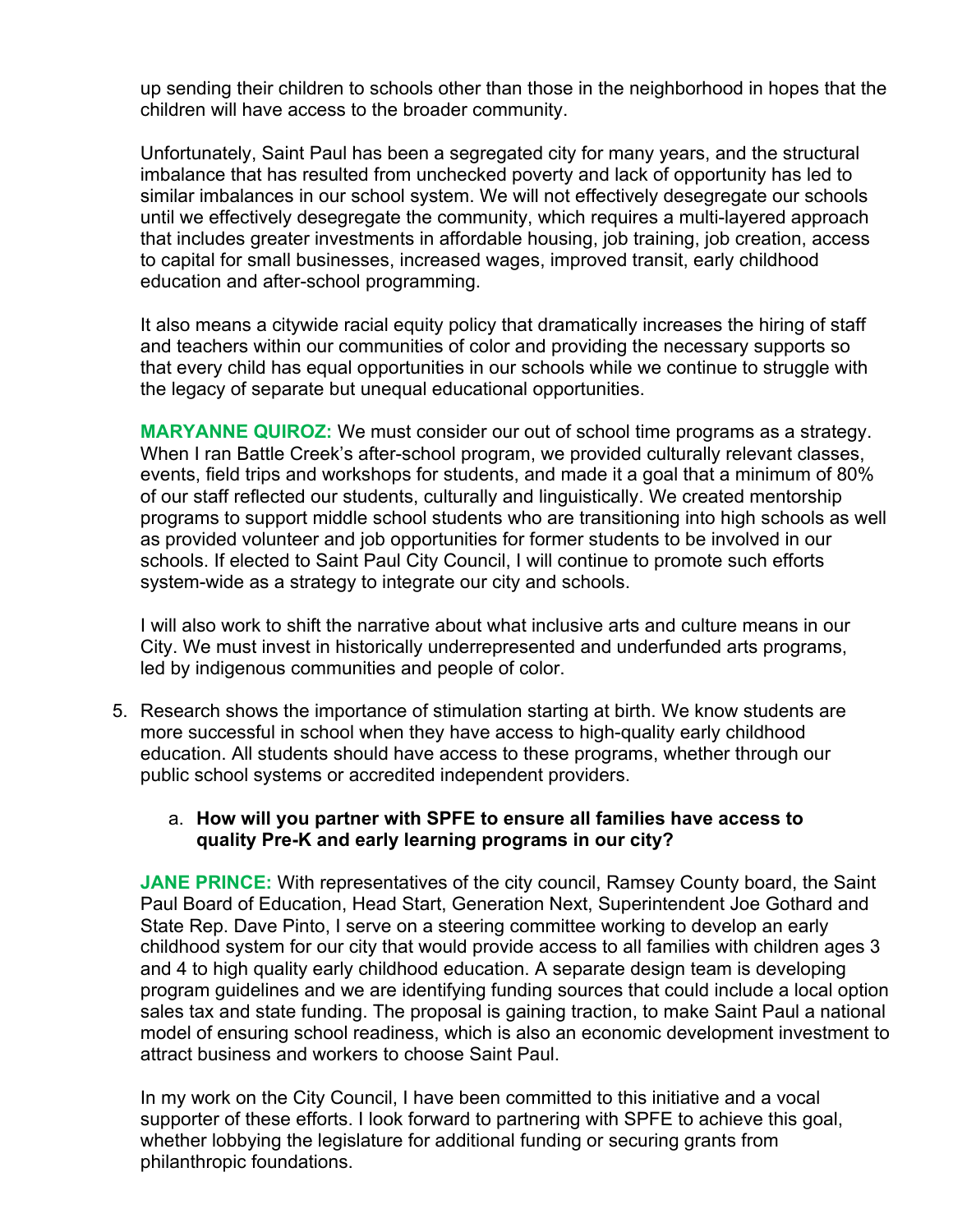**MARYANNE QUIROZ:** I will support and fight for funding expansion for access to quality Pre-K and early learning programs at state level, and fight attempts to increase vouchers and base programs on scholarships. I will work to foster partnerships between SPPS and small, non-corporate providers to supply our students with culturally relevant, quality programming.

b. **New research shows that many Minnesotans live in childcare deserts, without adequate access to childcare options for their children. How will you use your role to provide additional options early learning options for parents?**

**JANE PRINCE:** Much of the East Side, which I represent, is so defined. As a board member of the CAPRW, which includes Head Start, I support the planned expansion of Head Start to serve these areas. My efforts to expand recreation center programming include early childhood initiatives. In my role as library board chair in Saint Paul, SPPL is also expanding early childhood learning initiatives. This is in addition to my work on universal preK for 3- and 4-year-olds.

We must continue seek partnerships between the city, county, and school district to enable the district's ECFE program to utilize accessible public buildings to meet whatever space needs they may lack. And I will work with my colleagues to direct the city's lobbyists to partner with SPPS in making this a funding priority at the Capital.

**MARYANNE QUIROZ:** I will foster partnerships and use City resources to identify childcare deserts within the City of Saint Paul. I will also connect residents with existing programs and resources and lobby the state legislature for additional Pre-K funding to resist the corporate takeover of childcare and early childhood education.

6. The current federal Secretary of Education is well-known for her support of "disrupting" public education through "school choice" in the form of online learning, charter schools, and vouchers.

## a. **What is your understanding of how education reform policies impact public education?**

**JANE PRINCE:** Most education "reform" policies are intended to destabilize traditional public schools by diverting funding to support vouchers, charter schools, and other learning initiatives that more often than not lead to re-segregating our public schools. School vouchers may look enticing to some on the right, but they are mostly a ploy intended to further privatize education so that various for-profit educational companies can benefit. In the end, they negatively impact public education, and outcome we cannot afford nationally or here in St. Paul where the school district serves so many at-risk kids.

**MARYANNE QUIROZ:** Education reform policies, such as those championed by the current federal Secretary of Education, attempt to turn education into an engine of private profit through the promotion of private schools, online learning, charter schools and vouchers and the defunding of public education.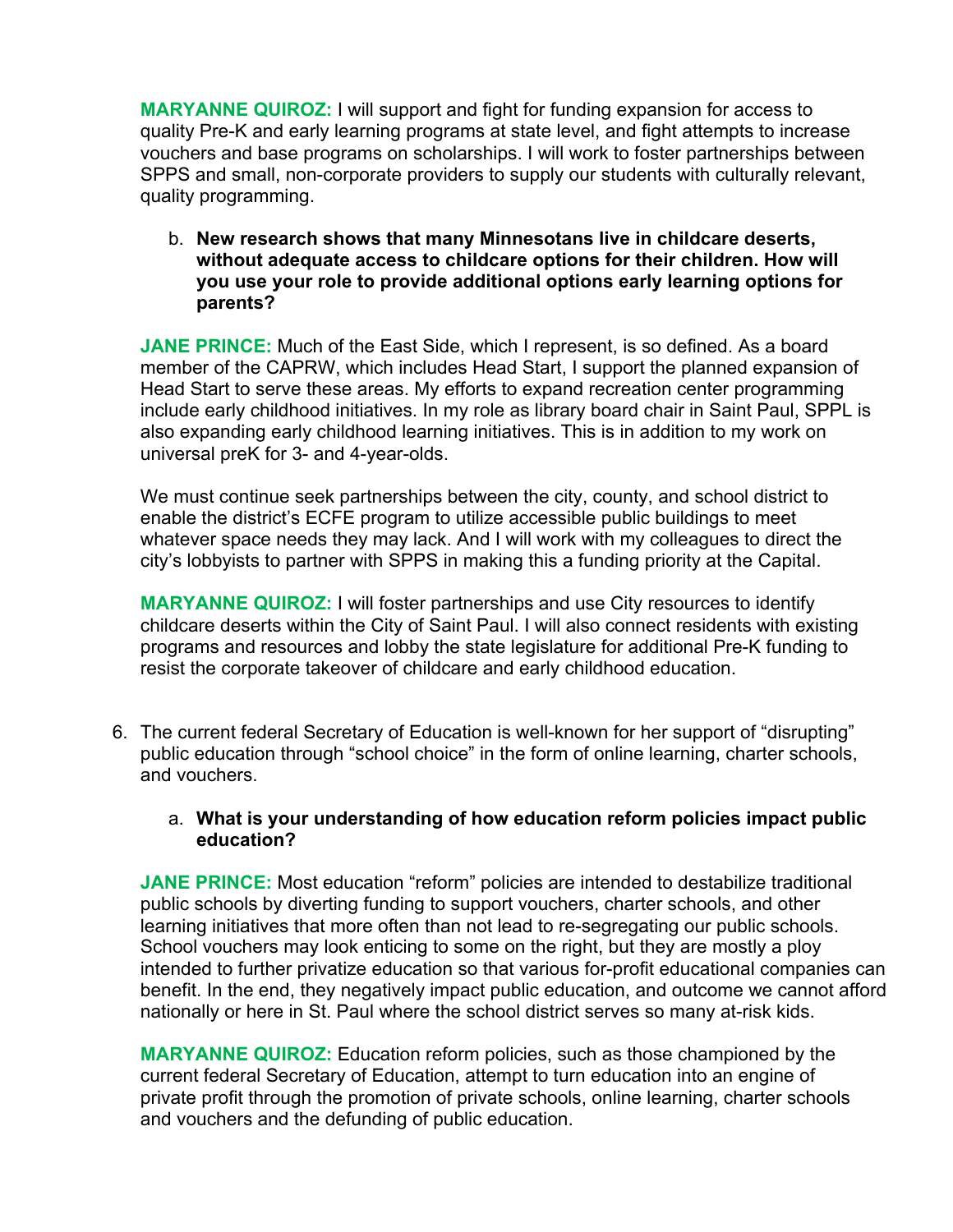### b. **What is your understanding of how charter schools differ from local public schools?**

**JANE PRINCE:** Charter schools are public schools, mostly in name only, with public dollars available in the form of per pupil allotments and lease aid for paying building rent or making bond payments. They differ significantly from public schools because their boards are elected internally and are answerable to the parents of the families at a particular school, not the public at large. Charters also have no requirement to abide by the desegregation rules that are applicable to traditional public schools, which means they don't have to be accountable for solving issues related to diversity and special ed the same way that local public schools must.

**MARYANNE QUIROZ:** Charter schools differ from local, public schools in that they have less oversight on programming and billing, and their staff and teachers are unable to unionize, bargain collectively and fight for fair treatment.

c. **Will you support a moratorium on new charter schools and charter school expansions so that a comprehensive study can be done on the impact of charters schools in our communities (including segregation, tax base, land use, and neighborhood impact)? Who would you partner with for this study? Who would you include as stakeholders?**

**JANE PRINCE:** YES. As an education matter impacting the entire city, I believe a study is needed to assess the rapid expansion of charter schools in Saint Paul. The study should be a collaboration between the city, the school district, and SPFE. Obviously, those families and communities most impacted by these practices are an important part of any study. As I do not have expertise in designing these types of collaborations, I would seek advice from SPFE on how best to design an effective study.

**MARYANNE QUIROZ:** Yes, I would be open to supporting a moratorium on new charter schools and charter school expansions with transparent dialogue so that a comprehensive study can be done on the impact of charter schools in our communities. As partners, City government, SPPS, SPFE, community councils should be included. As stakeholders: charter school association or representatives, business orgs, PTOs, student representation should be included in conversations and future decisions that impact all parties involved.

7. SPPS and the City of Saint Paul presently do business with institutions that engage in practices that destabilize our community through predatory lending practices, investing in private prisons, and corporate tax avoidance. These practices have led to economic injustice and racial discrimination in our city.

## a. **How will you use your role to make sure that the largest corporations in Saint Paul pay their fair share?**

**JANE PRINCE:** Many corporations have benefited from heavy corporate subsides, including millions of dollars in tax-increment financing (TIF) loans. As of a year ago, more than \$25 million in annual property tax payments were being diverted from the city to pay off debt incurred by issuing TIF bonds, which deprives us of the revenue we need to address the many inequities we face, particularly on the East Side. As a council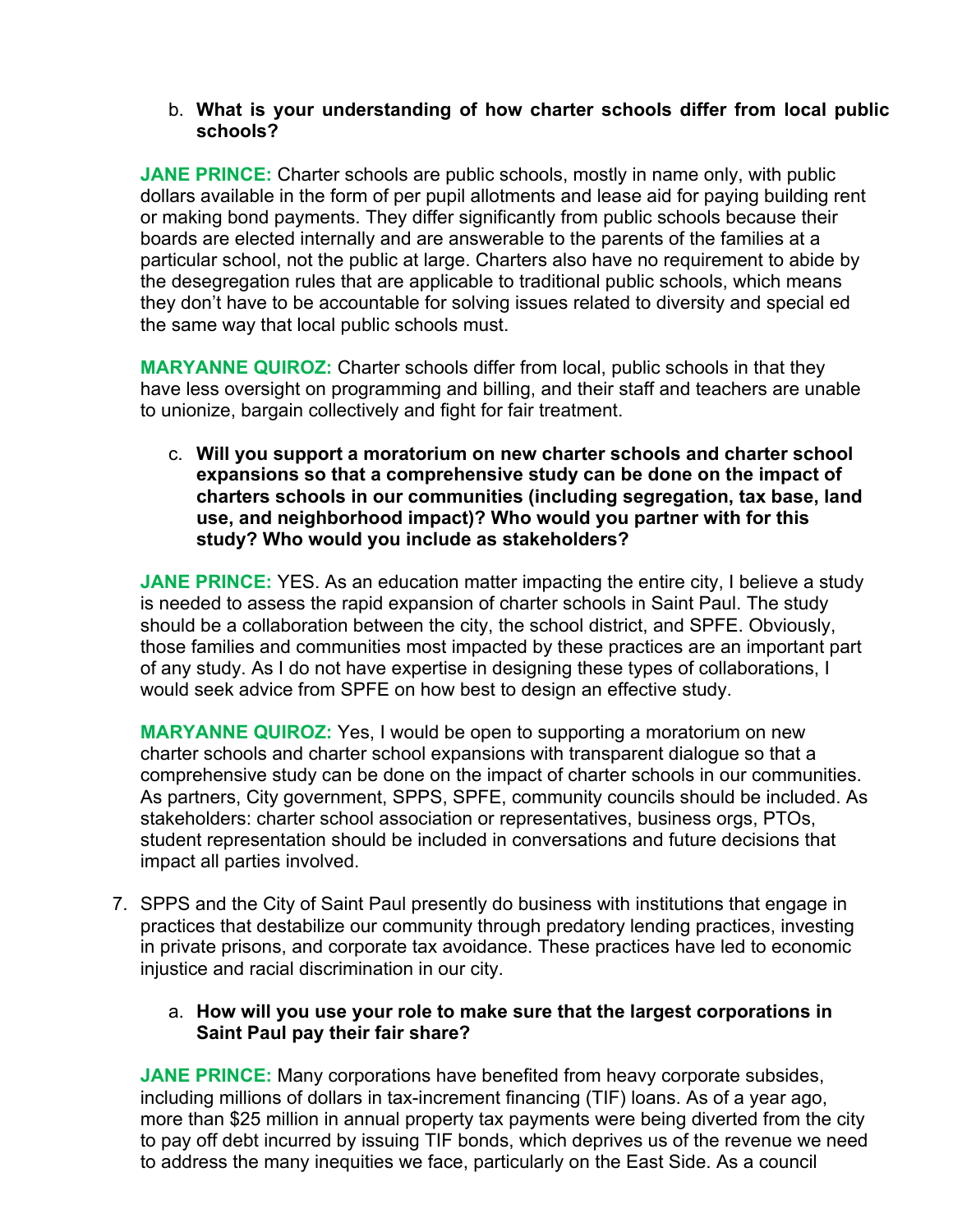member who has regularly opposed tax incentives that do not benefit the surrounding community, I would work to end the disinvestment in neighborhoods and curtail the use of TIF except for addressing genuine blight and the affordable housing shortage in Saint Paul.

**MARYANNE QUIROZ:** I support Payment in Lieu of Taxes (PILOT) and would support partnerships between the District and the City to pressure large corporations to adequately fund the services that make St. Paul a "good place to do business".

b. **Predatory lending practices increase foreclosure rates, destabilizing families. Will you join with SPFE in calling on banks to refrain from foreclosing on homes of school age students during the school year? What steps will you take to separate the city of Saint Paul from institutions that participate in predatory lending?**

**JANE PRINCE:** Yes. As both a council member and longtime City Council aide, I have made foreclosure prevention a priority. I know the importance of community reinvestment, and supported the efforts of community organizations that worked for the adoption by the city of a responsible banking ordinance. I would take this effort a step further by urging the city to pursue contracts for required banking services with our local community banks and make it clear to the larger corporate institutions that we will not continue to use their services unless they end their predatory lending practices**.**

**MARYANNE QUIROZ:** As someone who has been directly affected by foreclosure and homelessness, I would definitely join with SPFE to call on banks to refrain from foreclosing on homes of school age students and also research creative solutions so that our SPPS families are able to receive support to stay in their homes and reduce high mobility and transitions of our families. I would support divestment, including moving depository accounts and investment funds.

## c. **Will you commit to working with SPFE to seek the revenue we need to have racially equitable schools? What does this look like to you?**

**JANE PRINCE:** Yes. In addition to the above answers in parts "a" and "b", I would continue to push the city to seek PILOT contributions from nonprofits and explore how we might follow the lead of Boston where annual PILOT payments from nonprofits are published in the local media as a way to raise public pressure for all institutions to shoulder their fair share of the tax burden. Saint Paul's competitive private colleges which rely on the safety and livability of our city to attract students have an obligation to keep it so.

**MARYANNE QUIROZ:** Yes, I commit to work with SPFE to seek and secure the revenue needed to have racially equitable schools. For me, this includes pressuring the state legislature to increase funding for racial equity initiatives in public education as well as Payment in Lieu of Taxes (PILOT).

8. Traditionally the city of Saint Paul and SPPS have had an arms' length relationship. Each has their own budget, and sphere of influence. However, the actions a city takes impacts the daily lives of students and educators, and the desire to be near quality, local, public schools is often a primary factor in how families decide where to live.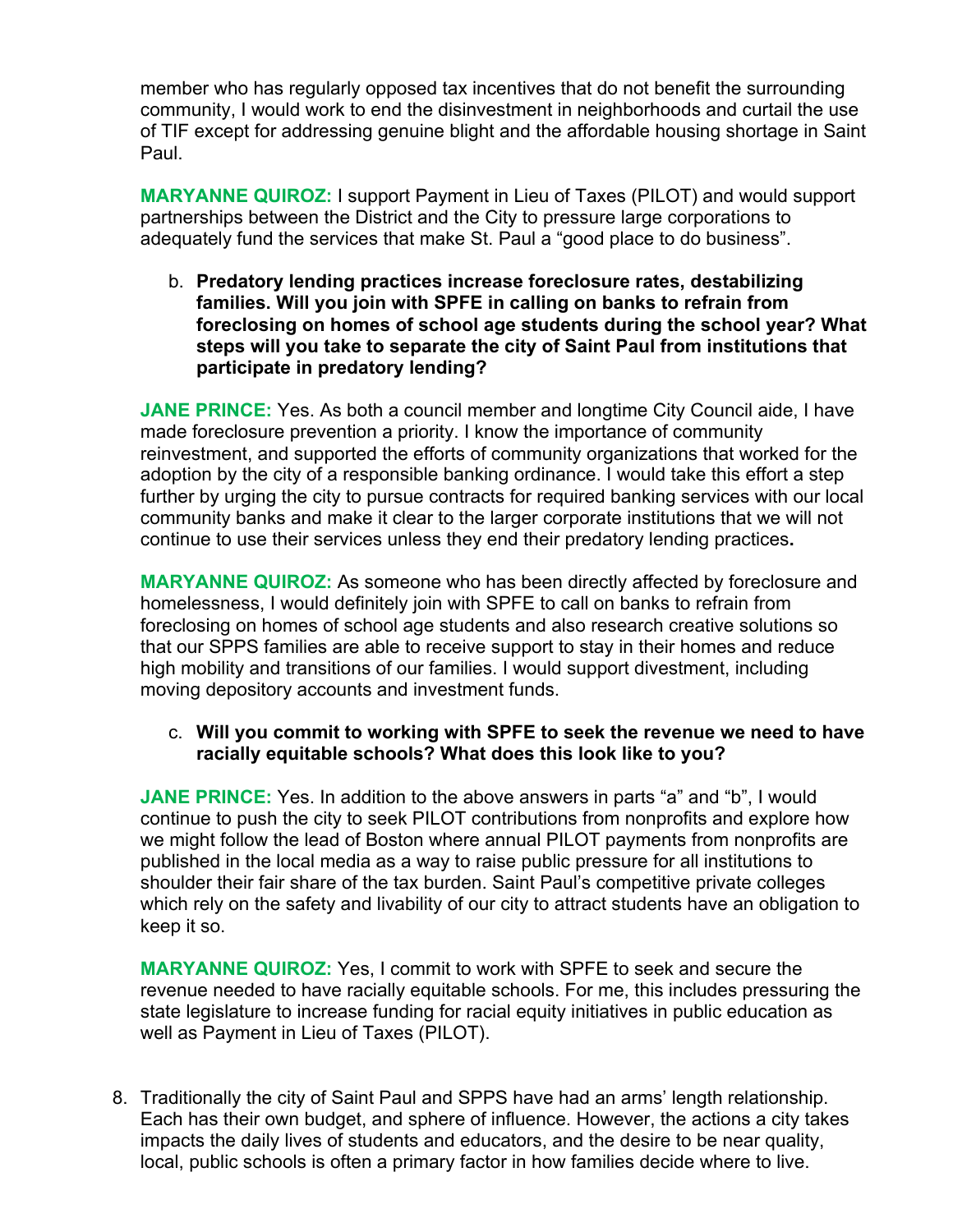a. **How will you seek out educator and student voice in your decision-making process? What steps will you take to invite SPFE in as a stakeholder? How will you share information with SPFE, parents and students?** 

**JANE PRINCE:** As noted above in my answer to question 2a, I am already doing many of these things through my outreach on homelessness issues, my involvement with early education initiatives, my support of parks and rec partnering with the schools to serve our local immigrant populations, my leadership as head of the Library Board, etc.

As noted in my answer to question 2d above, I routinely seek the advice of union members and leaders on issues facing the city, particularly when the council is being asked to adopt new policies. I believe that I have demonstrated the same commitment to SPFE, but am always willing to revisit the ways that I am sharing information with SPFE, parents and students to make sure it is being done in the most effective, accessible way.

**MARYANNE QUIROZ:** As someone who is passionate about youthwork led by youth, I'm running a campaign grounded in bringing the community, who have been commonly left out of the process in my Ward and providing education opportunities to get engaged in the process. I am running with my community and will govern with them in which I will maintain clear and open communication with regular check-ins. I will always be open and available to meet with SPFE if there is an area of concern, and will do my best to reach out when I believe a policy has an impact on SPPS.

## b. **Where do you see opportunities for city and the school district to partner? How will you invite input from SPFE, parents and students on what those partnerships look like?**

**JANE PRINCE:** I believe that it's vitally important for all schools to have community partners, whether it's the Wilder-led "Promise Neighborhood" collaboration championed by the mayor or the highly- praised Hamline-to-Hamline partnership between Hamline Elementary and Hamline-University. Metropolitan State University is an amazing East Side partner, and I would work to broaden this with our East Side schools. I will continue to work with Parks and Rec on cross- programming efforts between the city and the school district so that we can provide citywide after-school programming and recreational activities.

And, as noted above, I will continue to build on my present efforts on homelessness, early education, parks and rec access, Library Go, etc.

. **MARYANNE QUIROZ:** As Co-Founder of Indigenous Roots, we are rooted in implementing restorative justice practices and dialogue to receive feedback, resolve conflict, and/or find common ground in which all parties involved have an opportunity to be included to give input. As an advocate for arts and culture, this has been one of the ways to bring local communities and knowledge together with SPPS and other community partners. I believe regular listening sessions, seeking input from the community and stakeholders are additional opportunities to partner.

9. In 2018, SPFE joined our institutional partners in calling for elected officials to engage in co-governance and people-centered democracy. As a practice, this means engaging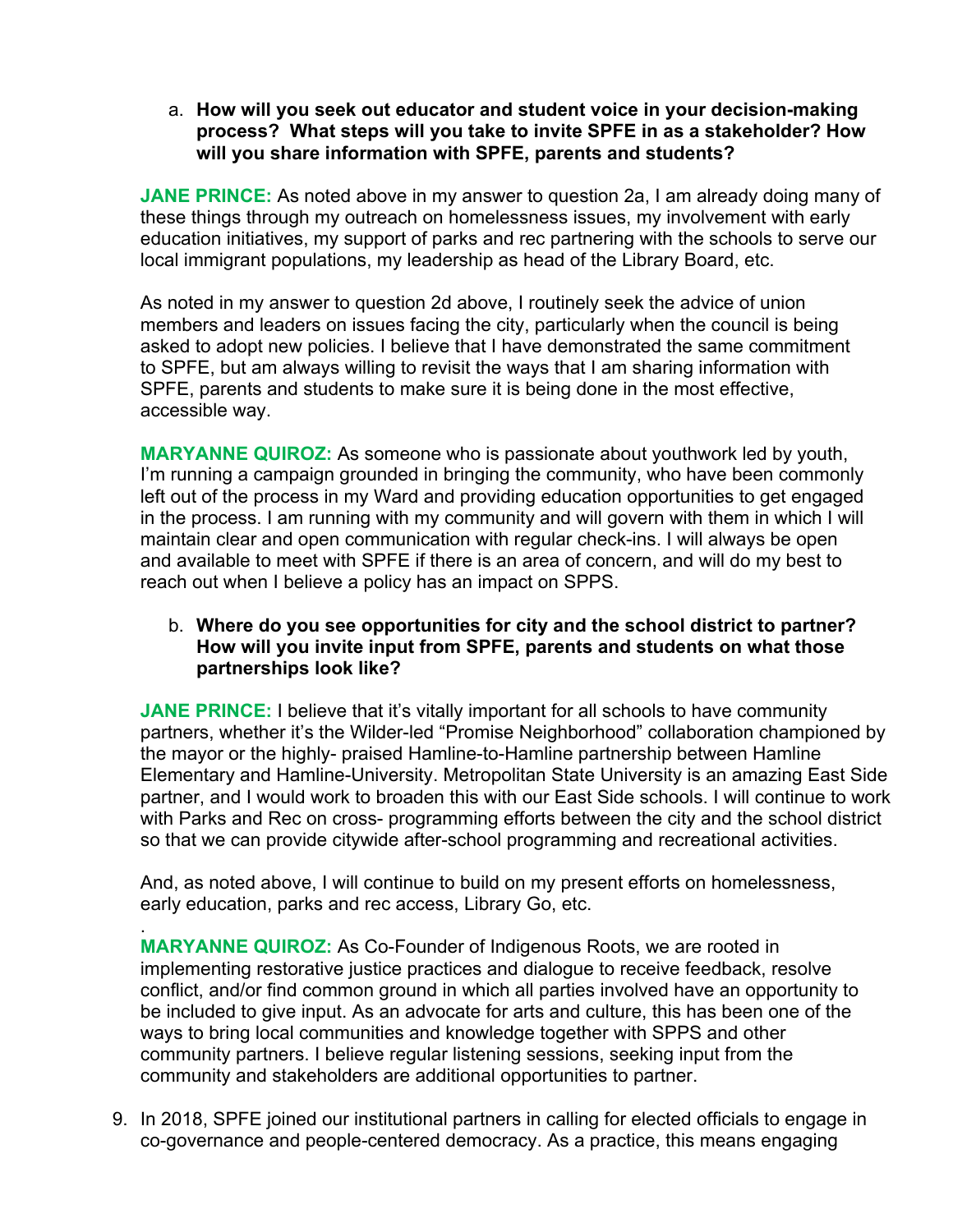with your partners in all areas of public work, a willingness to be held accountable to promises, and on-going, open communication.

## a. **What do the terms co-governance and people-centered democracy mean to you?**

**JANE PRINCE:** Exactly how they sound. No one individual has all the answers to the problems we face in the world. We need as many knowledgeable voices and organizations invested in our democracy as we can find, something that local governments often forget. Outside of the electoral process, I frequently door knock areas in my ward to seek input on decisions before the council. For the past three and a half years I have worked tirelessly to learn from people throughout my ward and the city, attending every significant event, meeting, gathering, or presentation that I could fit on my schedule. No one will outwork me in terms of bringing as many voices as possible to the table, particularly those who can positively impact outcomes for children in our public schools. I frequently hold meetings with under-represented groups, like immigrant business owners, when their voices have not been heard on issues affecting them.

**MARYANNE QUIROZ:** Co-governance means through shared self-interest, shared values, and mutual accountability and partnership. It is a collective and cooperative effort to ensure that I and the people I represent our part of the processes and that there are no barriers to participation.

## b. **What groups and individuals will you look to for guidance?**

**JANE PRINCE:** As I have always done, I am committed to seeking input from both traditional and nontraditional groups and individuals, whether it's our District Councils, Unions, NAACP, Horn of Africa, Hmong American Partnership, CLUES, Reach Together, African Economic Development Solutions, Latino Economic Development Association, East Side Area Business Association, Community Development partners, small businesses or neighborhood groups that form to address a myriad of issues from homelessness to hunger to foreclosure prevention to historic preservation. This list of stakeholders must remain fluid so that no one is left out.

**MARYANNE QUIROZ:** I look for guidance from elders, youth, mentors, community leaders and parents.

## c. **What steps will you take to make sure decisions are made with communities, instead of for communities?**

**JANE PRINCE:** Please see answers to question 8 and 9b and 9c above. I am doing these things every day in my work on the council, and before that as a longtime council aide. I've been invested in community my entire professional career, and as a private practice attorney, handled many land use disputes which arose because of a lack of community input. I know what it's like for a community or neighborhood to be left out of a decision-making process, and I carry that sensitivity with me in every issue I address as an elected official and representative of Ward 7.

**MARYANNE QUIROZ:** As a parent, first and foremost, my decision will always be in the lens in favor of our youth-scholars and families. With that said, I make my decisions with our communities.